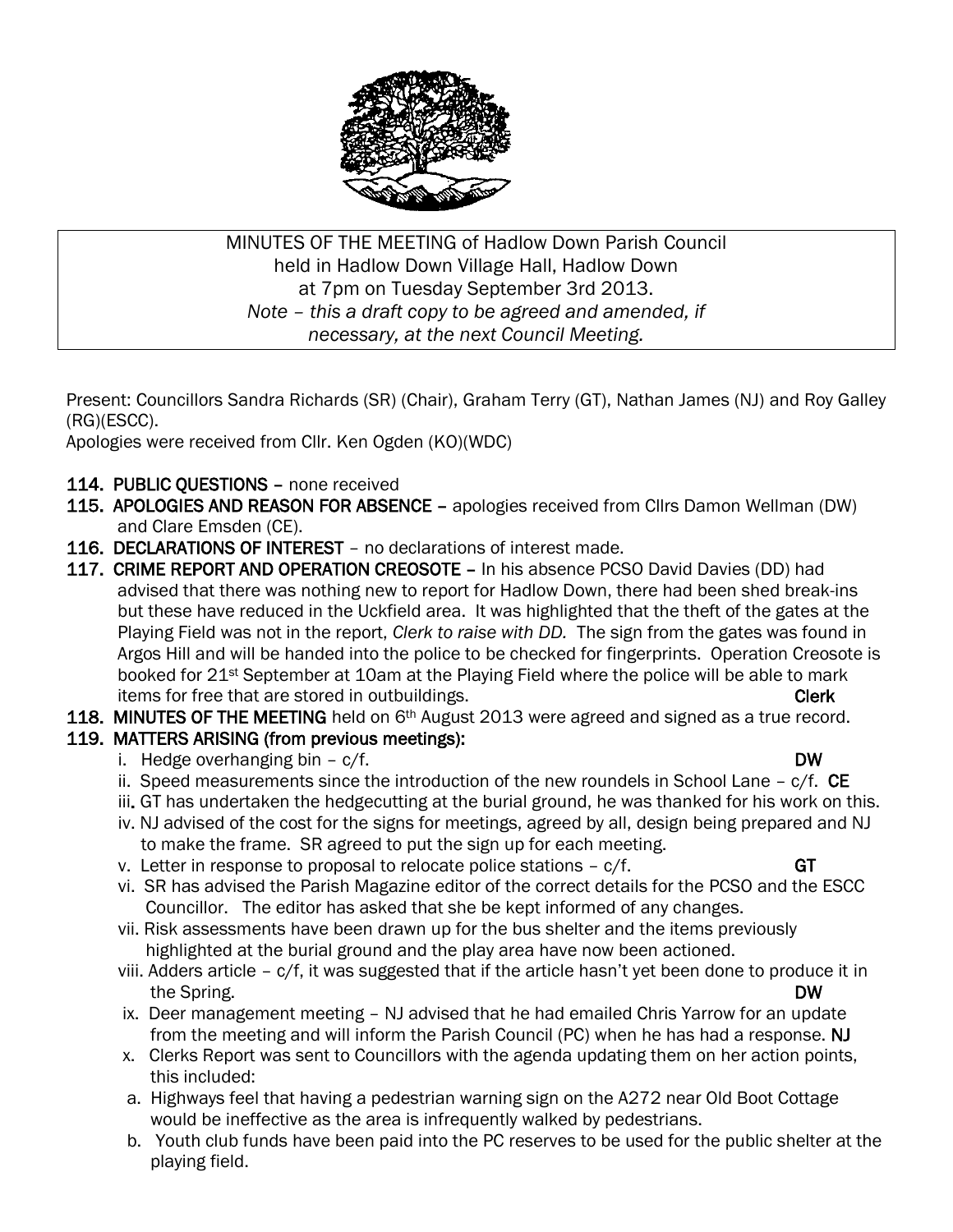- c. Following consultation with the legal adviser, the Clerk will not be writing to the resident who planted the hedges in Hut Lane.
- d. The pothole by the village sign heading east into the village has been reported to South East Water who have 28 days to rectify the problem.
- e. Highways have put all the items they highlighted from their survey on a 10 week ticket, anything requiring traffic management will be done in the same week. They will also clean all signs.

# 120a. PLANNING APPLICATIONS:

- i. WD/2013/1470/F GREYSWOOD FARM, HOWBOURNE LANE, BUXTED TN22 4QD Proposed new summerhouse adjacent to annexe – The Parish Council fully support this application (3/0)
- ii. WD/2013/1582/F DUDDESLAND FARM, HEATHFIELD ROAD TN21 0UJ Change of use of land to equestrian to comprise formation of 60 x 25 metre outdoor horse exercise area in surrounding post and rail fence for private use – The Parish Council fully support this application. (3/0)

## b. APPROVED PLANNING APPLICATIONS:

 i. WD/2013/1360/LB – HARTS COTTAGE, STONEHURST LANE – Replacement of existing outbuilding to provide ancillary accommodation.

## c. OTHER PLANNING APPLICATIONS:

- i. WD/2013/1341/LDE GATEHOUSE FARM, STOCKLANDS LANE Use of building for C3.A use – not issued.
- 121. REPORT FROM CLLR. ROY GALLEY ESCC RG advised that he has mainly been dealing with the waste problems at WDC, 80% of collections have been correct however there have been difficulties with the remainder. The waste company are now being charged penalties. A meeting is being held between Kiers and WDC on 4th September. RG highlighted the monthly report he produces and questioned whether this could appear in the Parish Magazine, *Clerk to contact the editor.* Clerk
- 122. BANK RECONCILIATION: for August 2013 agreed and signed.

# 123. OTHER FINANCE MATTERS –

- i. The payments of £99.60 for Playsafety Ltd and £80 for AJW Grounds Maintenance Services for play area maintenance that were signed at the July meeting were ratified at this meeting.
- ii. The PC agreed the quote for the removal of the tree at the burial ground.
- iii. The Clerk informed the PC of the problems she has recently had with the router, it was agreed to upgrade the broadband package which will include a new router.
- iv. GT had obtained a quote for a new plaque for the oak tree at the burial ground, he will investigate other options. GT and the control of the control of the control of the control of the control of the control of the control of the control of the control of the control of the control of the control of the cont
- 124. NEW COMMUNITY CENTRE the PC were advised that the Permitted Development Rights application is nearly finished and that a meeting is due to be held with Doug Moss from WDC. It is planned to have a public meeting just before Christmas and produce a newsletter in order to keep villagers updated on progress. The Clerk had raised a couple of items from the last committee minutes regarding the payment of rent and the future use of the current village hall. *Clerk to contact a trustee regarding the possible rent if there is a building on the Trust's land and to confirm the situation regarding future use of the Village Hall and the land it stands on.* Clerk It was thought that the boundary between the play area and the playing field was the ditch or hedge. A Councillor also suggested that it could be in line with the fence.
- 125. COMMUNITY PLAN Councillors had held a meeting to discuss the priorities from the Community Plan, it was agreed that these would be: community centre; a circular footpath/bridlepath to include mapping of key environmental features and tourist points; a barbeque to thank volunteers and also one for stakeholders and neighbouring parishes; a meeting on alternate years with the main businesses in the village including the church, school etc. to help identify priorities. RG was invited to comment on funding, he confirmed that WDC had not heard anything further from central government regarding restrictions on precept increases or what funding would be received, although he felt that parishes would still get the grant element that they received last year from WDC.

SR thanked all Councillors for their contribution to the meeting.